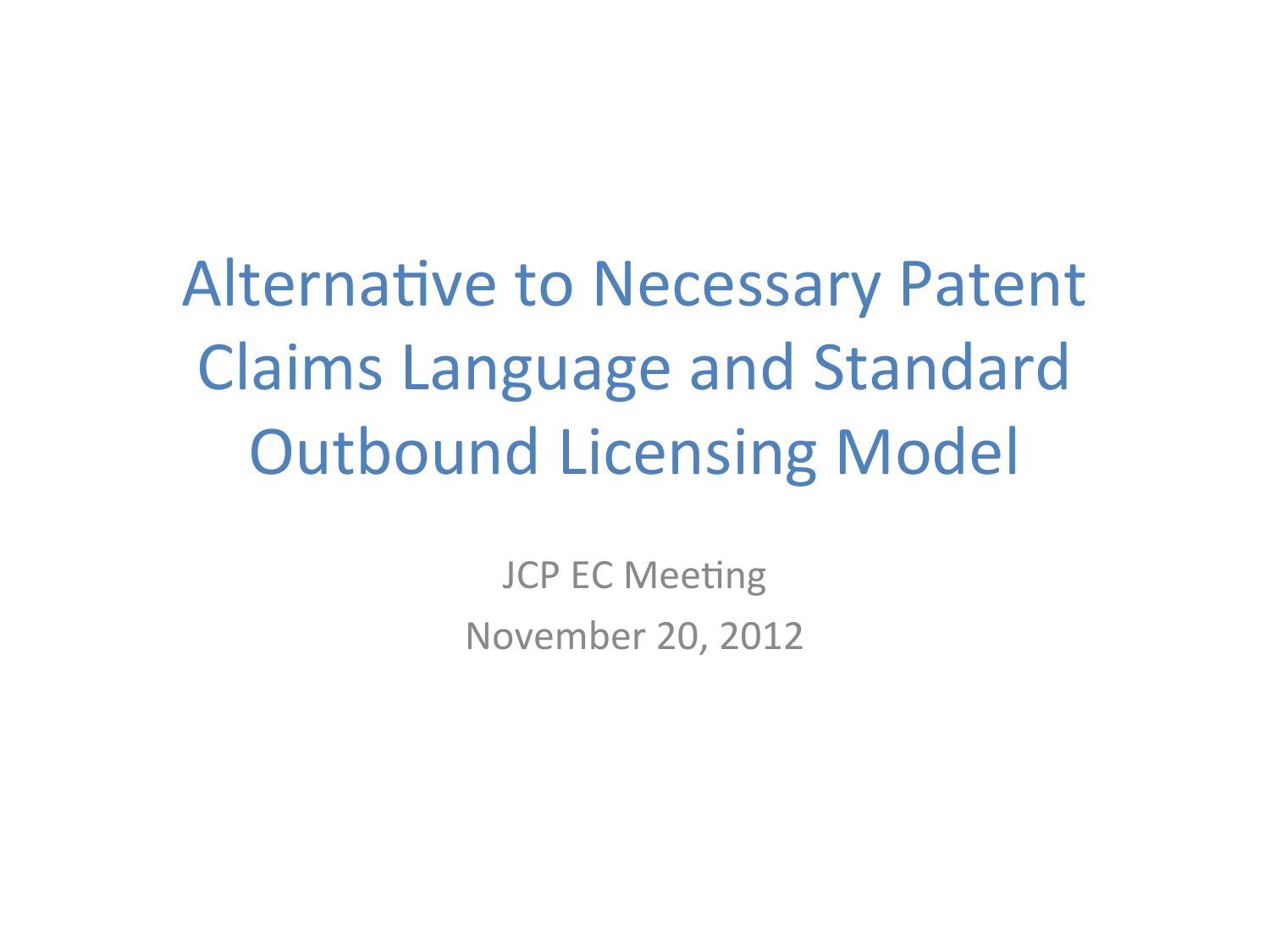## Necessary Patent Claims

- Problem Statement: The current JSPA language prevents JCP members and EG members from using patents to prevent implementation of a Specification unless they identfy the patents prior to the Specifcaton's approval
- Objective: Find an alternative that reduces burden on JCP members while continuing to protect implementers and customers from intentionally undisclosed patent claims by JCP members

### • Alternatives:

- Remove requirements to grant patent rights outside contributons
	- Pro: very easy to implement
	- Con: significant reduction of patent protection for implementers and customers, "takeaway" may raise concerns with customers, etc.
- Require non-contributng JCP members to disclose all known necessary patents the member wants to protect
	- Pro: would not require JCP members to review all ongoing JSRs, retains protections for implementers and customers
	- Con: IP environment is less certain than current regime, implementers and customers are exposed to potental litgaton from within JCP
- Recommendation: Modify JSPA to limit non-contribution RAND obligation to known patents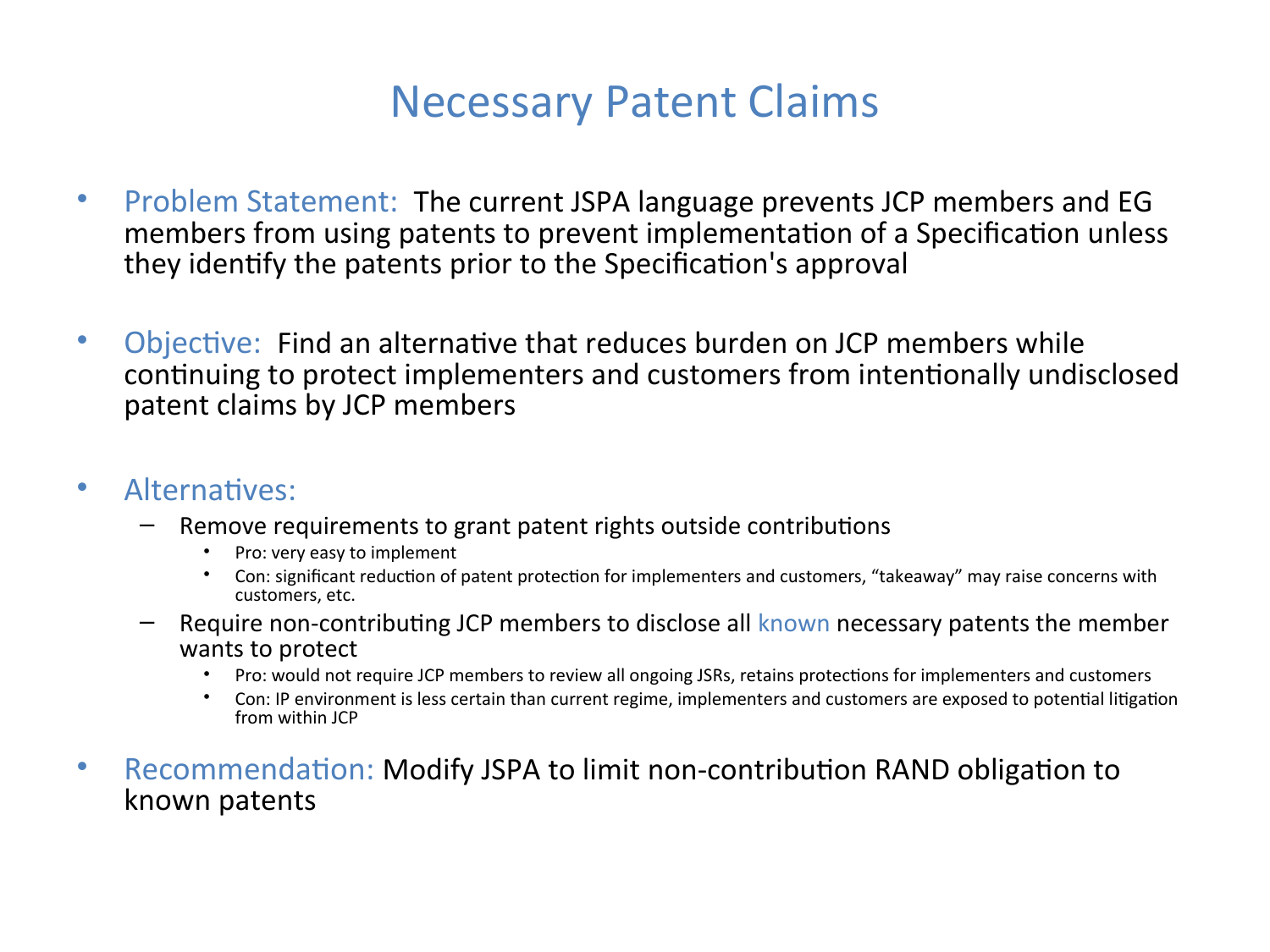# Standard Outbound Licensing

### • Key Assumptions:

- Includes all three licenses in JCP Specifcaton, RI and TCK licenses
- $-$  Licenses would support the goals of the JCP to promote the consumption and use of the Java Platform with strong compatbility requirements
- Licenses would be Exhibits to the JSPA
- Contnues to allow spec lead choice in licensing within limits
- Inbound licensing would also require change will likely require contributors to make supplemental grants to Oracle to fulfll their TLDA obligatons
- $-$  Would not be retroactive to completed JSRs, potential for voluntary application to "inflight" JSRs, and compulsory for JSRs started once the revised JSPA is proliferated